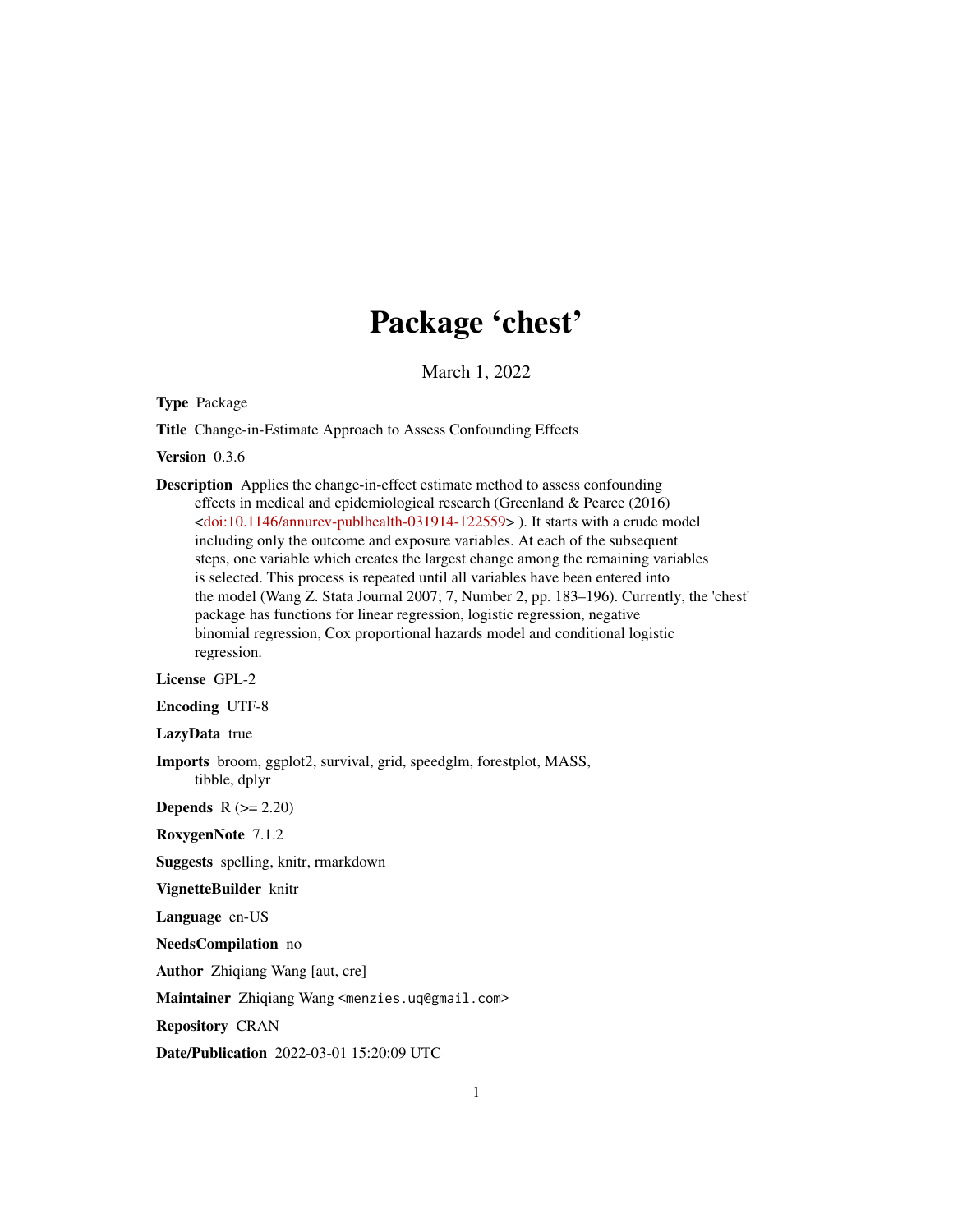# <span id="page-1-0"></span>R topics documented:

| Index |  |
|-------|--|

chest *Change-in-Estimate Approach to Assess Confounding Effects*

#### Description

In clinical trials and epidemiological studies, the association between an exposure and the outcome of interest in a study can be estimated by *regression coefficients*, *odds ratios* or *hazard ratios* depending on the nature of study designs and outcome measurements. We use a general term *effect estimate* here for any of those measurements in this document. Based on those measurements, we determine if a treatment is effective (or detrimental) or a factor is a risk factor. Imbalanced distributions of other factors could bias the effect estimates, called *confounding*. One way to assess the confounding effect of a factor is to examine the difference in effect estimates between models with and without a specific factor. 'chest' allows users quickly calculate the changes when potential confounding factors are sequentially added to the model in a stepwise fashion. At each step, one variable which creates the largest change (%) of the effect estimate among the remaining variables is added to the model. 'chest' returns a graph and a data frame (table) with effect estimates (95% CI) and change  $(\%)$  values. The package currently has the following main functions: 'chest\_lm' for linear regression, 'chest\_glm' for logistic regression and Poisson regression, 'chest\_speedglm' using 'speedlm' as a faster alternative of 'chest\_glm', 'chest\_clogit' for matched logistic regression, 'chest\_nb' for negative binomial regression and 'chest\_cox' for Cox proportional hazards models.

#### References

Zhiqiang Wang (2007) <https://doi.org/10.1177/1536867X0700700203>

#### Examples

- ? chest\_speedglm
- ? chest\_glm
- ? chest\_cox
- ? chest\_clogit
- ? chest\_lm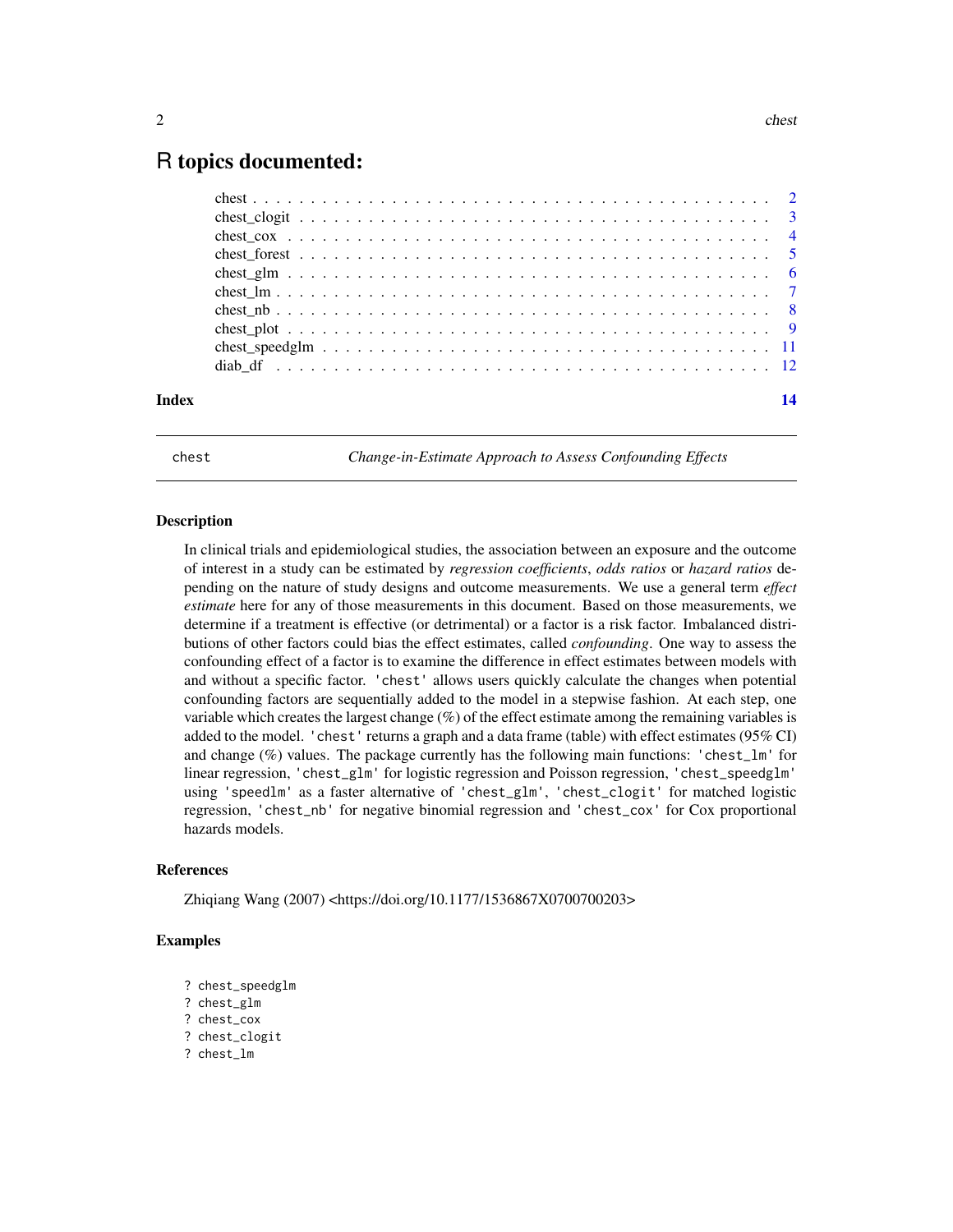<span id="page-2-0"></span>chest\_clogit 3

? chest\_nb ? chest\_plot ? chest\_forest

chest\_clogit *Assessing confounding effects using conditional logistic regression models*

# Description

'chest\_clogit' is used to fit many *Conditional Logistic Regression* models to assess confounding effects.

# Usage

```
chest_clogit(
  crude,
  xlist,
  data,
  method = "exact",
  na\_omit = TRUE,plus = " + ",
  indicate = FALSE,
  ...
\mathcal{L}
```
# Arguments

| crude    | An object of <i>formula</i> for the initial model, generally crude model. However, any<br>other variables can also be included here as the initial model. |
|----------|-----------------------------------------------------------------------------------------------------------------------------------------------------------|
| xlist    | A vector of characters with all variable names of potential confounders.                                                                                  |
| data     | Data frame.                                                                                                                                               |
| method   | See 'clogit', default is the " <i>exact</i> " method.                                                                                                     |
| na_omit  | Remove all missing values, default: 'na_omit = TRUE'.                                                                                                     |
| plus     | Change the + sign before variable names.                                                                                                                  |
| indicate | indicate the calculation progress.                                                                                                                        |
| $\ddots$ | Further optional arguments.                                                                                                                               |

# Value

A table with effect estimates and their changes at all steps.

## See Also

chest 'clogit' in 'survival'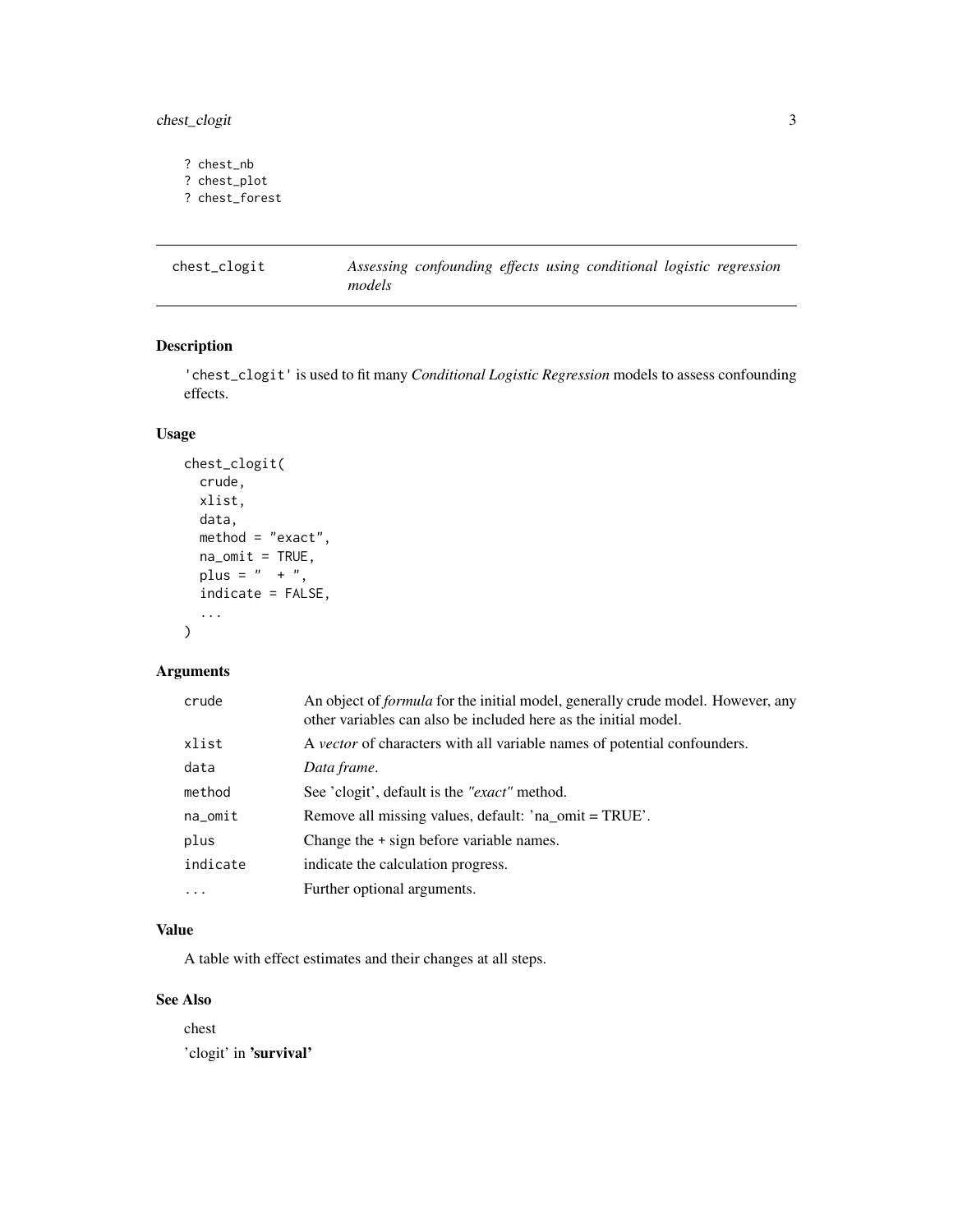4 chest\_cox

#### Examples

```
vlist <- c("Age", "Sex", "Married", "Cancer", "CVD", "Education", "Income")
chest_clogit(
  crude = "Endpoint ~Diabetes + strata(mid)",xlist = vlist, data = diab_df
)
```

| chest cox |
|-----------|
|-----------|

Assessing confounding effects using Cox Proportional Hazards regres*sion models*

#### Description

'chest\_cox' is used to assess confounding effects using Proportional Hazards Regression Model ('coxph' from 'survival' package). It presents the effect estimates (such as hazard ratios) for the association between exposure and outcome variables by adding other variables (potential confounders) to the model sequentially. The order of variables to be added is based on the magnitudes of the changes in effect estimates.

#### Usage

```
chest_cox(
 crude,
 xlist,
  data,
  na\_omit = TRUE,plus = " + ",
  indicate = FALSE,
  ...
)
```
#### Arguments

| crude      | An object of <i>formula</i> for initial model, generally crude model. However, any<br>other variables can also be included here as the initial model. |
|------------|-------------------------------------------------------------------------------------------------------------------------------------------------------|
| xlist      | A <i>vector</i> of characters with variable names of potential confounders.                                                                           |
| data       | Data frame.                                                                                                                                           |
| $na\_omit$ | Remove all missing values, default: 'na_omit = TRUE'.                                                                                                 |
| plus       | Change the $+$ sign before variable names.                                                                                                            |
| indicate   | indicate the progress.                                                                                                                                |
| $\cdots$   | Further optional arguments for forestplot.                                                                                                            |

# Value

A table with effect estimates and their changes at all steps.

<span id="page-3-0"></span>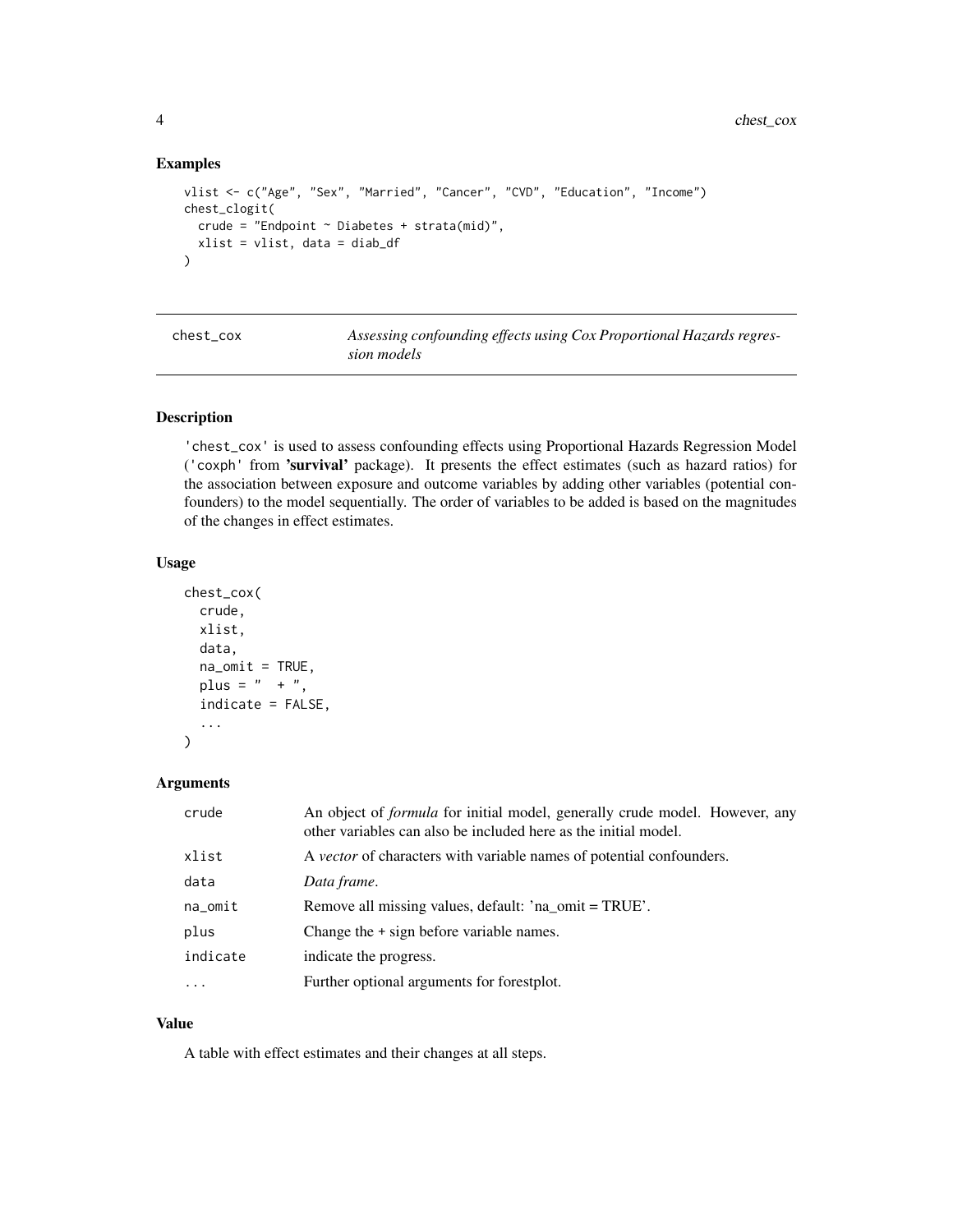# <span id="page-4-0"></span>chest\_forest 5

#### See Also

'survival'

# Examples

```
vlist <- c("Age", "Sex", "Married", "Cancer", "CVD", "Education", "Income")
check\_cov(crude = "Surv(t0, t1, Endpoint) \sim Diabetes", xlist = vlist, data = diab_df)
```
chest\_forest *Plot effect estimates and change-in-estimate values (forestplot type)*

#### Description

'chest\_forest' plots effect estimates and change-in-estimate values with forestplot package.

#### Usage

```
chest_forest(
 data,
 var_lab = "Variables",
 est_lab = "Estimate (95% CI)",
  change_lab = "Change, %",
 digits = "%.2f",digits_change = "%.1f",
 hrz1_lines = gpar(col = "#444444"),plus = " + ",...
\mathcal{L}
```
# Arguments

| data          | Object from chest_cox, chest_glm, chest_speedglm, chest_lm, chest_clogit,<br>or chest_nb, including effect estimate values and change-in-estimate values. |
|---------------|-----------------------------------------------------------------------------------------------------------------------------------------------------------|
| var_lab       | <i>Character</i> string for the column name of variables in the graph.                                                                                    |
| est_lab       | <i>Character</i> string for the column name of effect estimates.                                                                                          |
| change_lab    | <i>Character</i> string for the column name of "Changes".                                                                                                 |
| digits        | Set the display format for number in the graph other than the "Change" column.<br>Default: "%.2f"                                                         |
| digits_change | Set the format for the "Change" column. Default: "%.1f"                                                                                                   |
| hrzl_lines    | A <i>logic</i> to include or remove horizontal line.                                                                                                      |
| plus          | Change the $+$ sign before variable names.                                                                                                                |
| $\cdots$      | Further optional arguments for forestplot.                                                                                                                |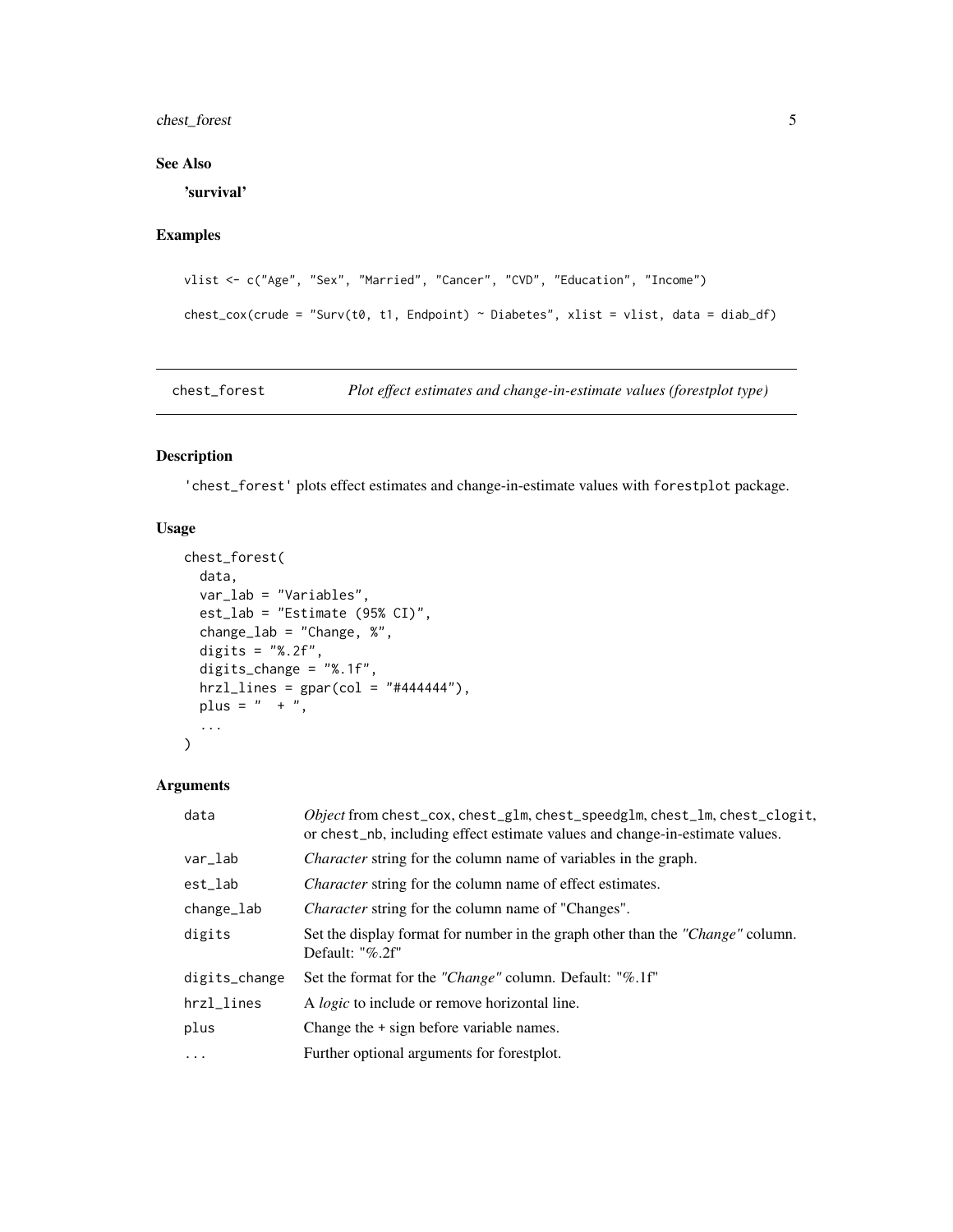<span id="page-5-0"></span>A table with effect estimates and their changes at all steps.

#### See Also

'forestplot'

# Examples

```
vlist <- c("Age", "Sex", "Married", "Cancer", "CVD", "Education", "Income")
results <- chest_cox(crude = "Surv(t0, t1, Endpoint) ~ Diabetes", xlist = vlist, data = diab_df)
chest_forest(results)
```

| chest_glm |        | Assessing confounding effects using Generalized Linear regression |  |  |  |
|-----------|--------|-------------------------------------------------------------------|--|--|--|
|           | models |                                                                   |  |  |  |

#### Description

Please note: There is a faster option: 'chest\_speedglm'. 'chest\_glm' is used to assess confounding effects using Generalized Linear Models, such as logistic regression and Poisson regression with 'glm'. It presents *odds ratios* or *rate ratios* for the association between exposure and outcome variables by adding other variables (potential confounders) to the model sequentially. The order of variables to be added is based on the magnitudes of the changes in effect estimates.

#### Usage

```
chest_glm(
  crude,
  xlist,
  data,
  family = "binomial",
 method = "glm.fit",na\_omit = TRUE,indicate = FALSE,
  plus = " + "...
)
```
#### Arguments

| An object of <i>formula</i> for initial model, generally crude model. However, any<br>other variables can also be included here as the initial model. |
|-------------------------------------------------------------------------------------------------------------------------------------------------------|
| A <i>vector</i> of characters with all variable names of potential confounders.                                                                       |
| Data frame.                                                                                                                                           |
| Description of the error distribution. Default is "binomial".                                                                                         |
|                                                                                                                                                       |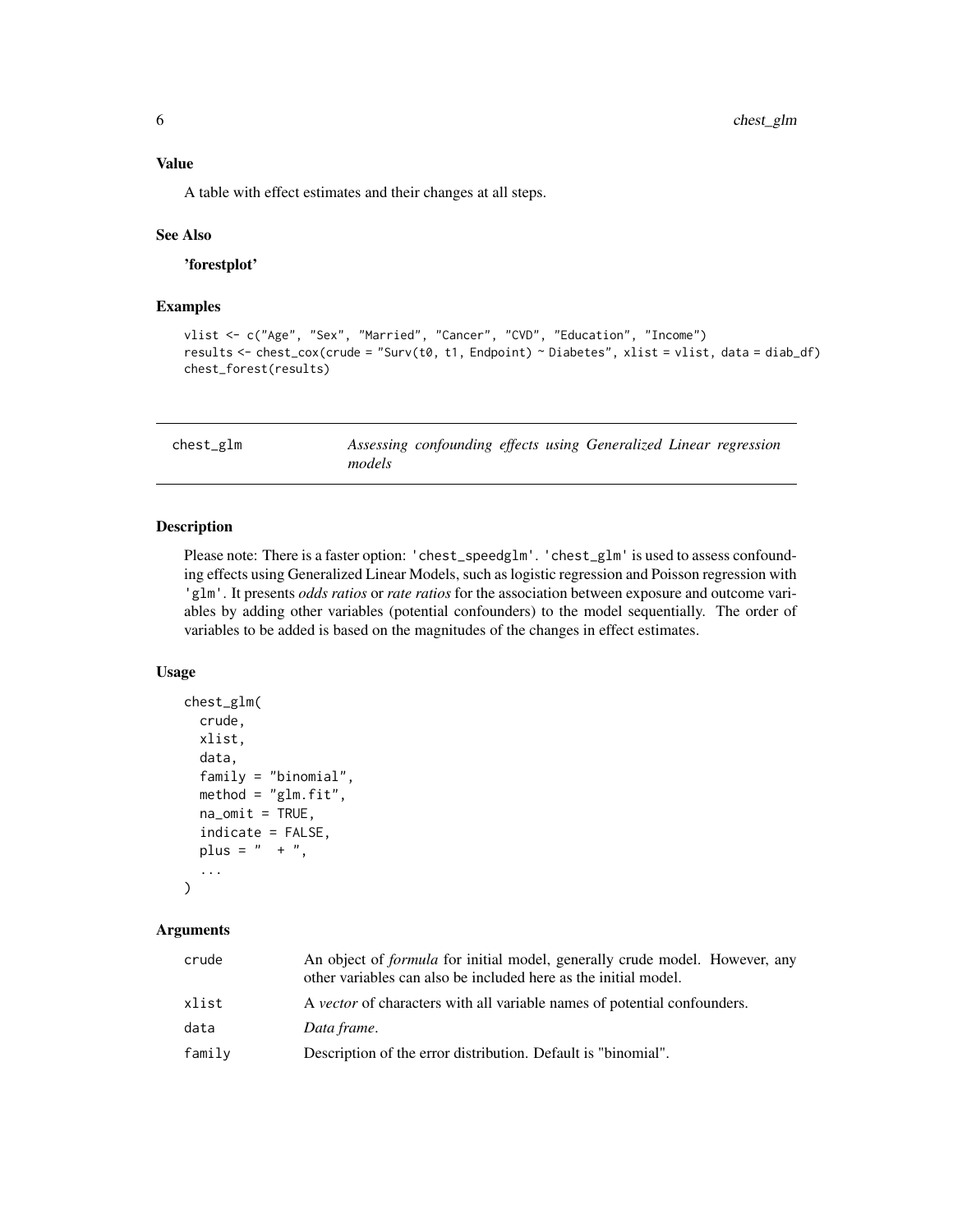#### <span id="page-6-0"></span>chest\_Im 7

| method     | Method to detect for singularity.                     |
|------------|-------------------------------------------------------|
| $na\_omit$ | Remove all missing values, default: 'na_omit = TRUE'. |
| indicate   | indicate progress.                                    |
| plus       | Change the + sign before variable names.              |
|            | Further optional arguments for forestplot.            |

#### Value

A table with effect estimates and their changes at all steps.

### See Also

'glm' 'stats'

# Examples

```
chest_glm(
  crude = "Endpoint ~ Diabetes", xlist = c("Age", "Sex", "Married"),
  na_omit = TRUE, data = diab_df
\mathcal{L}
```
chest\_lm *Assessing confounding effects using Linear regression models*

# Description

'chest\_lm' is used to assess confounding effects using Linear Regression Models. It presents linear regression coefficients as effect estimates and changes when other variables are added sequentially to the model.

# Usage

```
chest_lm(
  crude,
  xlist,
  data,
  method = "qr",na\_omit = TRUE,indicate = FALSE,
  plus = " + ",
  ...
\mathcal{E}
```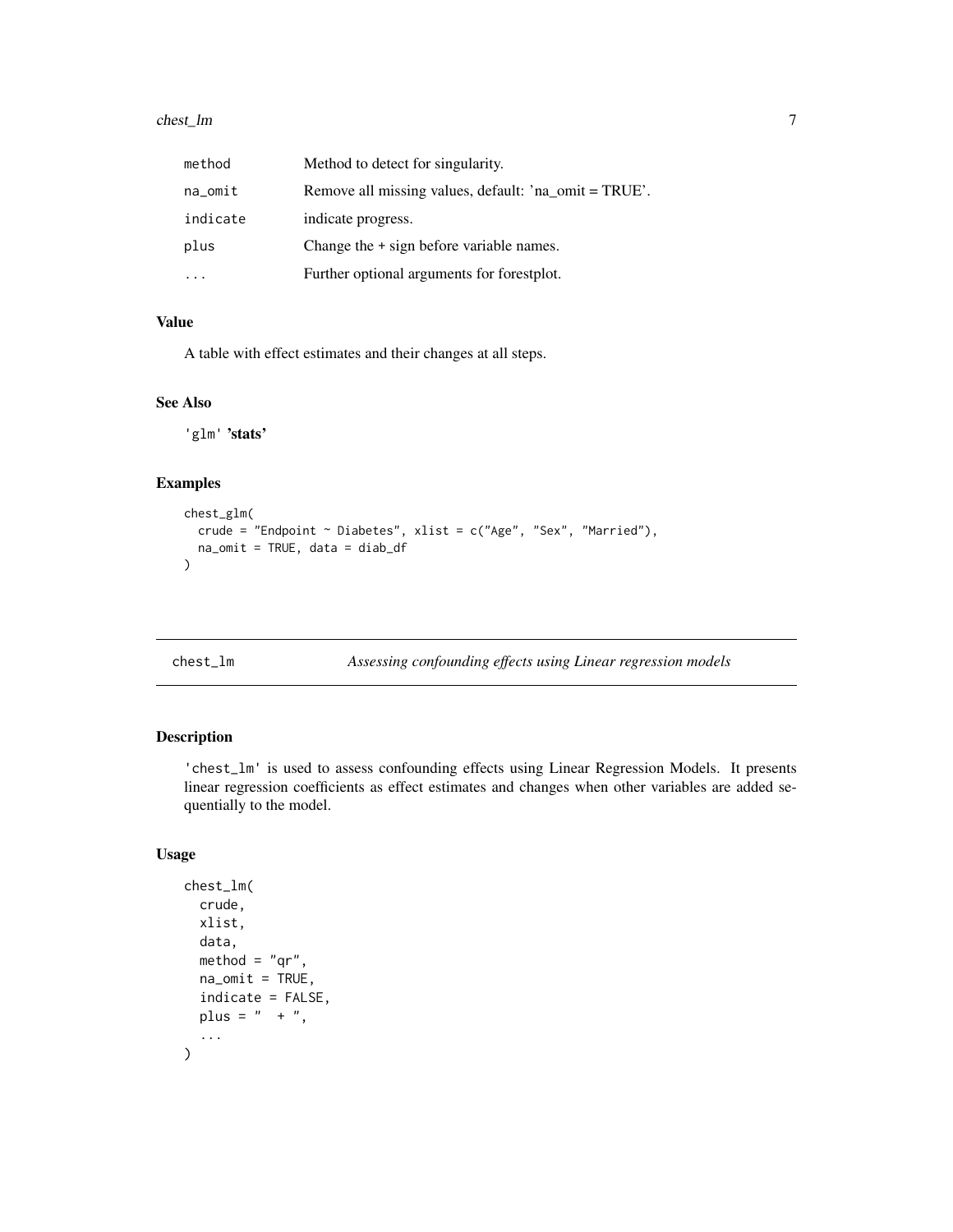# <span id="page-7-0"></span>Arguments

| crude    | An object of <i>formula</i> for initial model, generally crude model. However, any<br>other variables can also be included here as the initial model. |  |  |  |  |
|----------|-------------------------------------------------------------------------------------------------------------------------------------------------------|--|--|--|--|
| xlist    | A <i>vector</i> of characters with all variable names of potential confounders.                                                                       |  |  |  |  |
| data     | Data frame.                                                                                                                                           |  |  |  |  |
| method   | The method to be used; see 'lm'.                                                                                                                      |  |  |  |  |
| na_omit  | Remove all missing values.                                                                                                                            |  |  |  |  |
| indicate | indicate progress                                                                                                                                     |  |  |  |  |
| plus     | Change the + sign before variable names.                                                                                                              |  |  |  |  |
| $\cdots$ | Further optional arguments.                                                                                                                           |  |  |  |  |

### Value

A table with effect estimates and their changes at all steps.

# See Also

'lm' of 'stats'

#### Examples

```
vlist <- c("Age", "Sex", "Married", "Cancer", "CVD", "Education", "Income")
chest_lm(crude = "BMI ~ Diabetes", xlist = vlist, data = diab_df, na_omit = TRUE)
```

| chest nb |        | Assessing confounding effects using Negative Binomial regression |  |  |  |
|----------|--------|------------------------------------------------------------------|--|--|--|
|          | models |                                                                  |  |  |  |

# Description

It fits negative binomial regression models to present *rate ratios* for the association between exposure and outcome variables by adding other variables (potential confounders) to the model sequentially. The order of variables to be added is based on the magnitudes of the changes in effect estimates.

# Usage

```
chest_nb(
  crude,
  xlist,
  data,
  method = "glm.fit",na\_omit = TRUE,indicate = FALSE,
  plus = " + ",
  ...
\mathcal{L}
```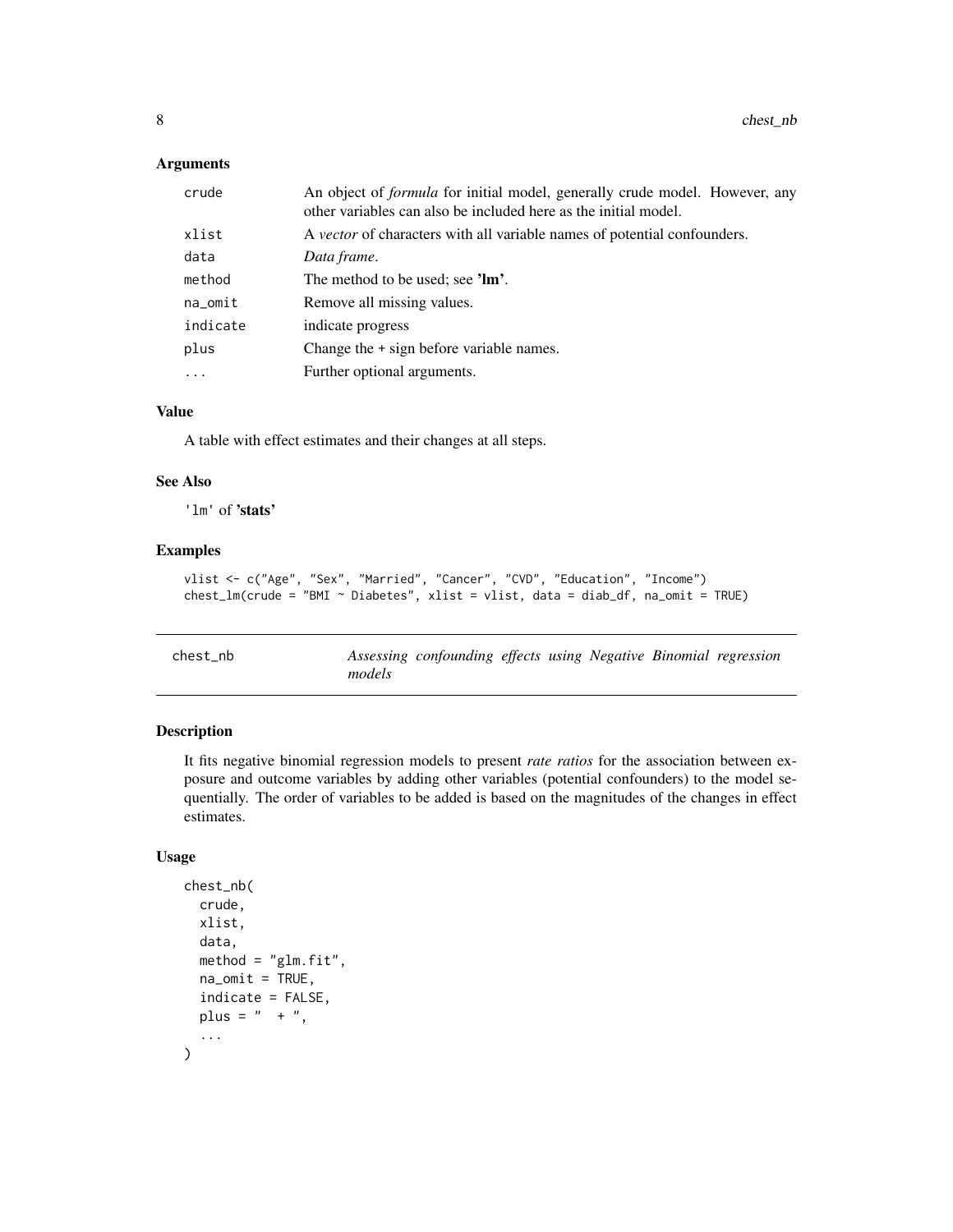# <span id="page-8-0"></span>chest\_plot 9

#### Arguments

| crude      | An object of <i>formula</i> for initial model, generally crude model. However, any<br>other variables can also be included here as the initial model. |
|------------|-------------------------------------------------------------------------------------------------------------------------------------------------------|
| xlist      | A vector of characters with all variable names of potential confounders.                                                                              |
| data       | Data frame.                                                                                                                                           |
| method     | Method to detect for singularity.                                                                                                                     |
| $na\_omit$ | Remove all missing values, default: 'na_omit = TRUE'.                                                                                                 |
| indicate   | indicate progress.                                                                                                                                    |
| plus       | Change the + sign before variable names.                                                                                                              |
| $\cdots$   | Further optional arguments.                                                                                                                           |

#### Value

A table with effect estimates and their changes at all steps.

# See Also

'glm.nb' of 'MASS'

# Examples

```
library(MASS)
df <- quine
results <- chest_nb("Days ~ Lrn", xlist = c("Sex", "Age", "Eth"), data = df)
results$data
```
chest\_plot *Plot effect estimate and change-in-estimate values (ggplot type)*

# Description

Plot effect estimate and change-in-estimate values (ggplot type)

#### Usage

```
chest_plot(
 data,
 no_values = FALSE,
 ylab = NULL,
 xlab = NULL,change_lab = "Change, %",
  digits = "%.2f",
  digits_change = "%.1f",
 plus = " + "nudge_y = 0.4,
```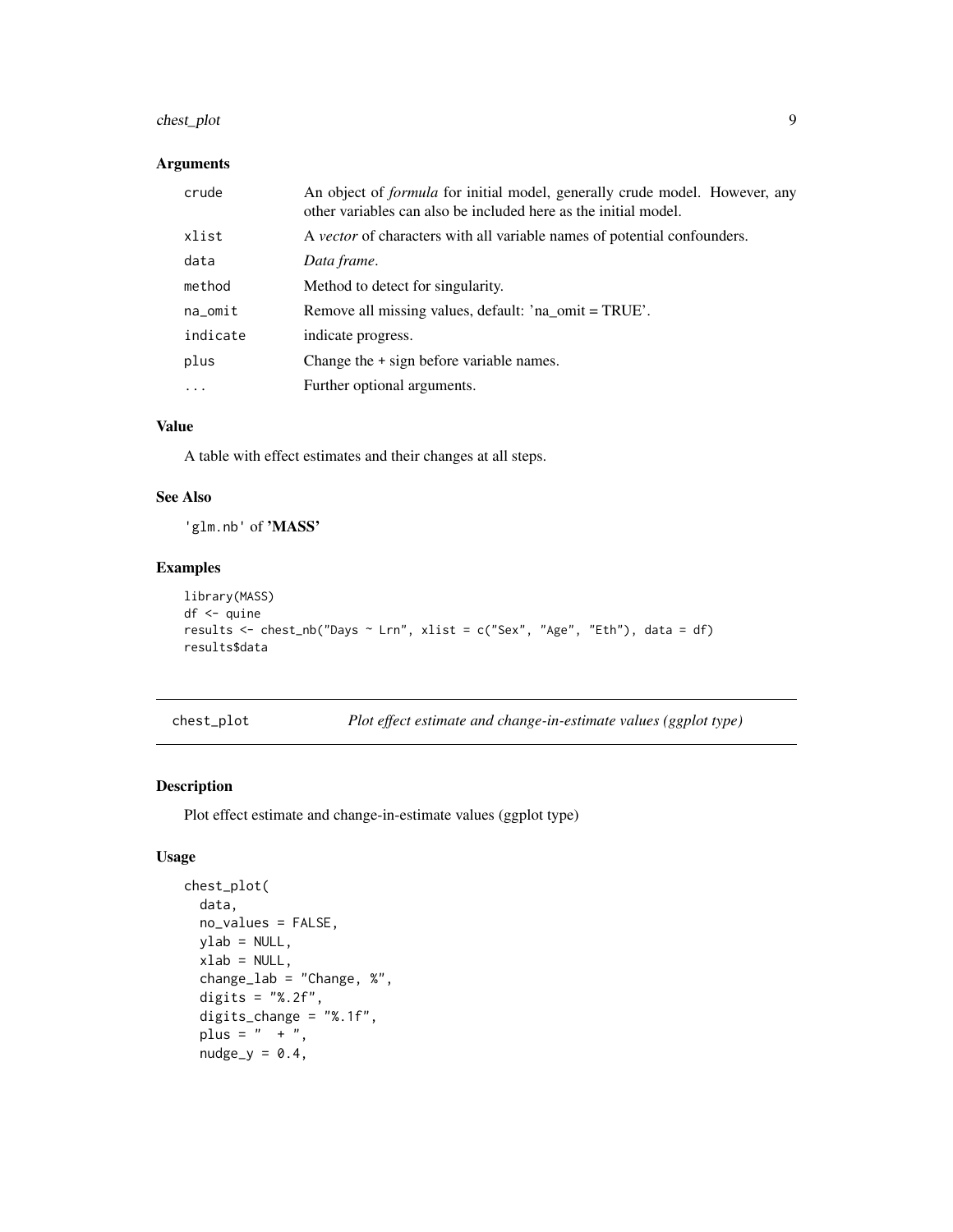```
nudge_x = NULL,hjust = 0.5,
 height = 0.06,
 point_size = 3,
 point_shape = 15,
 vline_type = "dashed",
 vline_color = "grey50",
 ebar\_color = "grey50",zero = 1,value_position = NULL,
  ...
\mathcal{L}
```
# Arguments

| data          | Object from chest_cox, chest_glm, chest_speedglm, chest_lm, chest_clogit,<br>or chest_nb, including effect estimate values and change-in-estimate values. |
|---------------|-----------------------------------------------------------------------------------------------------------------------------------------------------------|
| no_values     | Suppress effect estimate values in plot, default is FALSE.                                                                                                |
| ylab          | Add y label.                                                                                                                                              |
| xlab          | Add x label.                                                                                                                                              |
| change_lab    | <i>Character</i> string for the column name of " <i>Change</i> " in the graph                                                                             |
| digits        | Set the display format for number in the graph other than the "Change" column.<br>Default: "%.2f"                                                         |
| digits_change | Set the format for the "Change" column. Default: "%.1f"                                                                                                   |
| plus          | Change the $+$ sign before variable names.                                                                                                                |
| nudge_y       | Adjust vertical distance between values and point marker.                                                                                                 |
| nudge_x       | Adjust horizontal distance between values and point marker.                                                                                               |
| hjust         | Adjust horizontal alignment.                                                                                                                              |
| height        | Change the height of error bars.                                                                                                                          |
| point_size    | Change point marker size.                                                                                                                                 |
| point_shape   | Change point marker shape.                                                                                                                                |
| vline_type    | Change vertical line type.                                                                                                                                |
| vline_color   | Change vertical line color.                                                                                                                               |
| ebar_color    | Change error bar color.                                                                                                                                   |
| zero          | x-axis coordinate for vertical non-effect line, see forestplot.                                                                                           |
|               | value_position Change the position of value labels.                                                                                                       |
| .             | Further optional arguments for forestplot.                                                                                                                |

# Value

a ggplot object.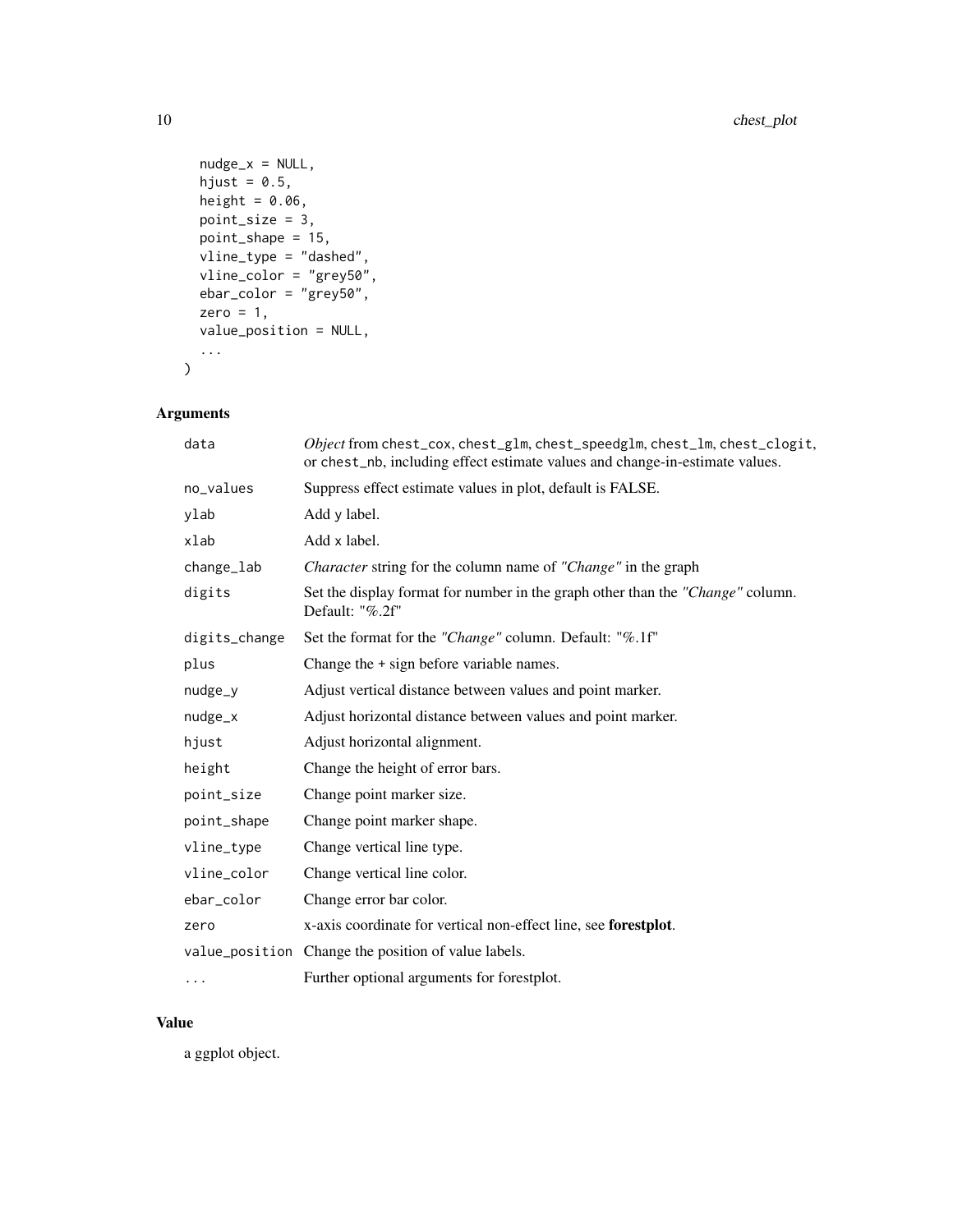# <span id="page-10-0"></span>chest\_speedglm 11

# See Also

'ggplot2'

#### Examples

```
vlist <- c("Age", "Sex", "Married", "Cancer", "CVD", "Education", "Income")
results <- chest_speedglm(
 crude = "Endpoint ~ Diabetes",
 xlist = vlist, na_omit = TRUE, data = diab_df
\lambdachest_plot(results)
```

| chest_speedglm |        | Assessing confounding effects using Generalized Linear regression |  |  |  |
|----------------|--------|-------------------------------------------------------------------|--|--|--|
|                | models |                                                                   |  |  |  |

# Description

This is a faster option to 'chest\_glm'. It presents the effect estimates (such as *odds ratios*) for the association between exposure and outcome variables by adding other variables (potential confounders) to the model sequentially. The order of variables to be added is based on the magnitudes of the changes in effect estimates. It returns a graph and a table with effect estimates, 95% confidence intervals and changes (%) at different steps.

#### Usage

```
chest_speedglm(
  crude,
  xlist,
  data,
  family = binomial(),
  method = c("eigen", "Cholesky", "qr"),
  na\_omit = TRUE,plus = " + ",
  indicate = FALSE,
  ...
)
```
#### Arguments

| crude  | An object of <i>formula</i> for initial model, generally crude model. However, any<br>other variables can also be included here as the initial model. |
|--------|-------------------------------------------------------------------------------------------------------------------------------------------------------|
| xlist  | A <i>vector</i> of characters with all variable names of potential confounders.                                                                       |
| data   | Data frame.                                                                                                                                           |
| family | Description of the error distribution. Default is " <i>binomial</i> ".                                                                                |
| method | Method to detect for singularity.                                                                                                                     |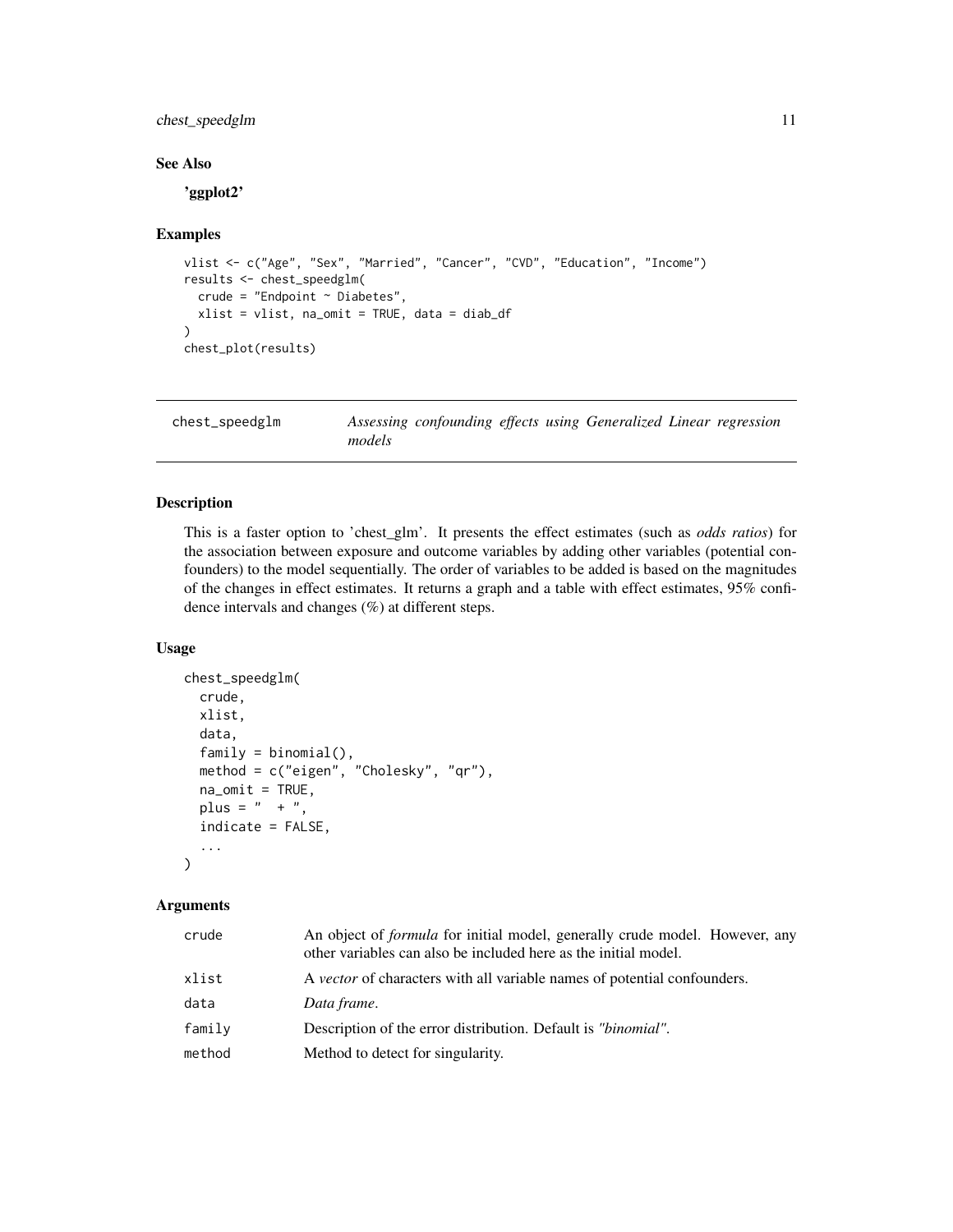<span id="page-11-0"></span>12 diab\_df

| na_omit   | Remove all missing values, default: 'na omit = TRUE'. |
|-----------|-------------------------------------------------------|
| plus      | Change the $+$ sign before variable names.            |
| indicate  | indicate progress                                     |
| $\ddotsc$ | Further optional arguments for speedglm.              |

#### Value

A table with effect estimates and their changes at all steps.

#### See Also

'speedglm'

'glm' of 'stats'

# Examples

```
vlist <- c("Age", "Sex", "Married", "Cancer", "CVD", "Education", "Income")
results <- chest_speedglm(
  crude = "Endpoint \sim Diabetes",
  xlist = vlist, na_omit = TRUE, data = diab_df
)
results
chest_plot(results)
```
diab\_df *Example data: Health outcomes of 2372 adults with and without diabetes*

### Description

A data frame with 2372 rows and 14 variables with diabetes status diabetes and mortality status endpoint. For the purpose of demonstrate, assume that we are interested in the association between diabetes and endpoint. Other variables are considered as possible confounders. The purposes of this dataset is to illustrate those functions in chest package only. Therefore, we assume it is a cohort design for Cox Proportional Hazard regression, and a case-control design for logistic regression.

#### Usage

diab\_df

#### Format

A data frame with 2372 rows and 14 variables:

Diabetes diabetes status 1: with diabetes 0: without diabetes

Endpoint mortality status 1: reached end point, and 0: survived

Age Age, in years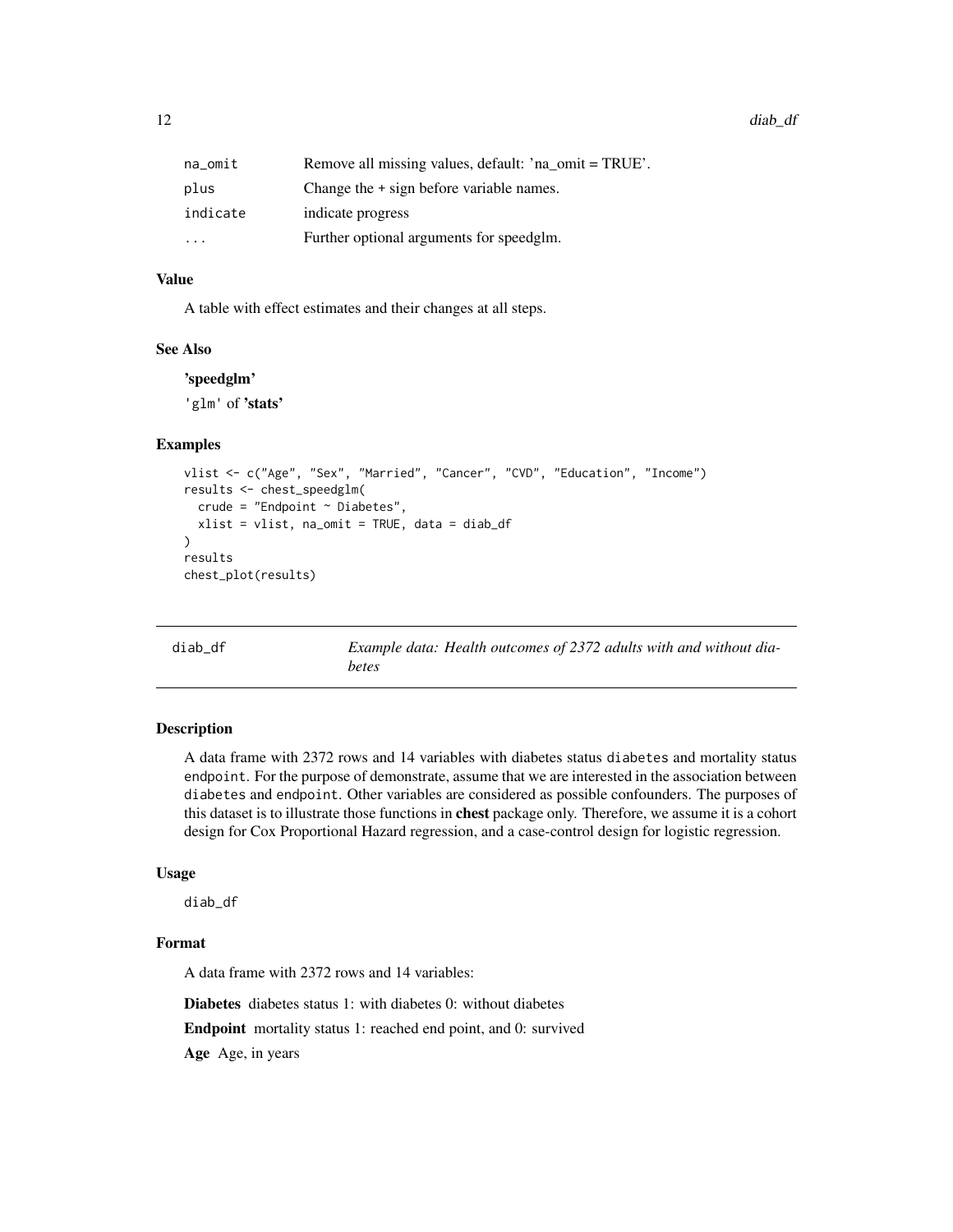#### $diab\_df$  13

Sex sex, 1: male, 2: Female BMI Body mass index Married marital status 1: married, 0: not Smoke smoking status 1: smoker, 0: non-smoker CVD cardiovascular disease 1: yes 0: no Cancer cancer 1: yes, 0: no Education education 1: high, 0: low Income income 1: high, 0: low t0 time (age) at the start of the follow-up t1 time (age) at the end of the follow-up mid matched set id, for conditional logistic regression